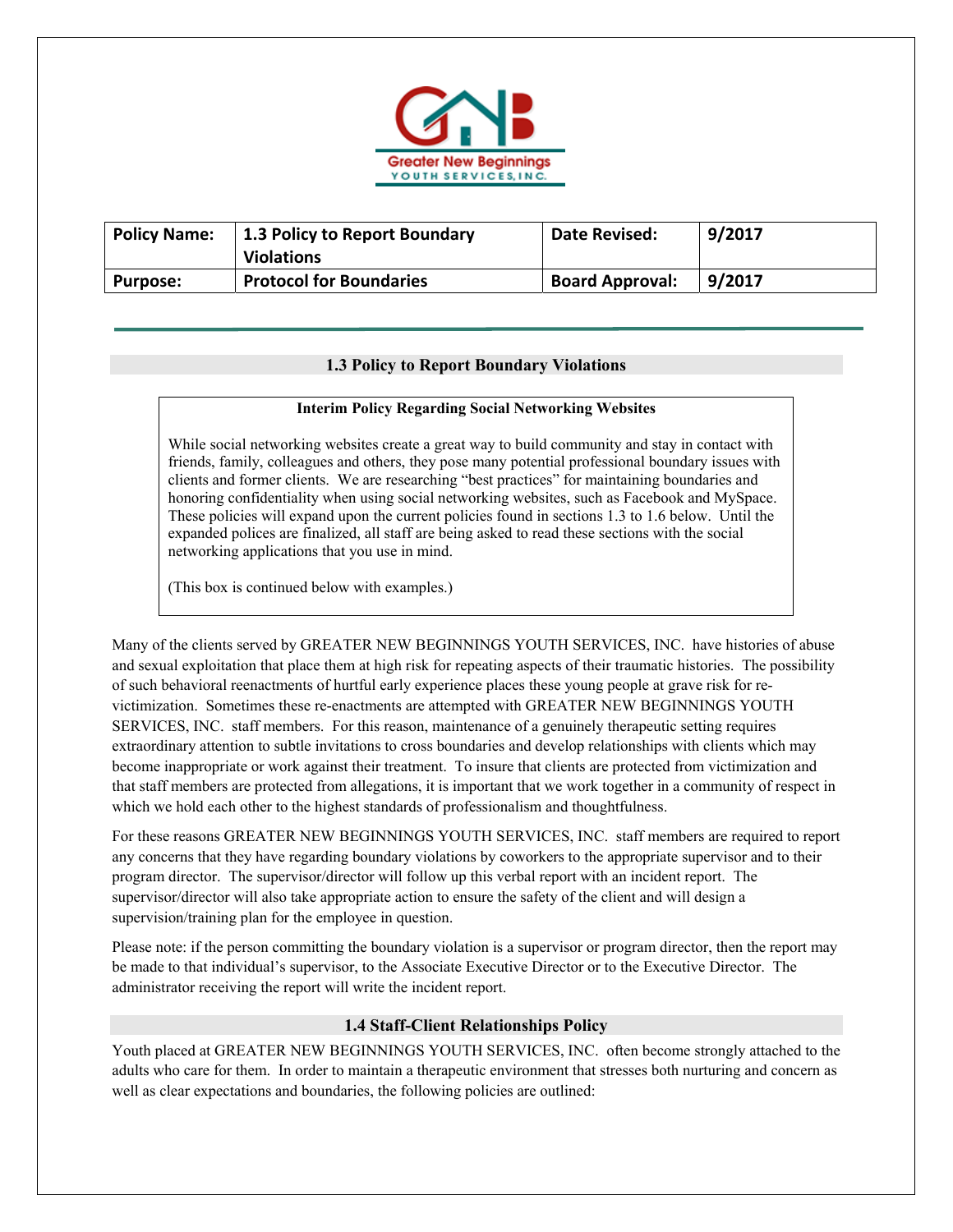# **Personal Information**

A. Staff shall not take youth to their private homes or involve them in their private lives. Staff shall not become personally involved with parents of clients. Staff should never tell a client where they live or give out their home phone number or personal pager or mobile phone numbers.

#### **Interim Policy Regarding Social Networking Websites - continued**

Scenario: A client asks you to join his/her network on a website such as Facebook.

As this has happened to staff and will continue to occur, be prepared for this scenario. The best way to handle denying his or her request would be to talk to him or her about it in person. By reaffirming what your role is in his or her life, you will be brining clarity and most likely building trust in your relationship.

(This box is continued below.)

- B. It is difficult to determine how much, if any personal information a staff person should share with a youth or client. Below are some guidelines and vehicles to use in making decisions about this:
	- a. Use the Treatment Team: In determining what information is to be shared with clients, it is important to use the treatment team as a decision-making group and as a place to receive feedback. Certainly there are situations in which sharing personal information can serve as role modeling for a youth. An important guideline here is to ask: "How is it helpful to the client for me to share this information?" "How will it help to meet his/her treatment needs?" and "Why is the youth asking me this question? What is underlying this question?"
	- b. Be Aware of Your Role: The role a staff person plays in a client's life is based on the position she/he holds. A teacher will have a different relationship with a youth than a counselor, and these role differences must also be considered. It is important to understand the distinctions that exist based on your position, and how this will impact your relationship with clients, and how much you may/may not disclose.
	- c. Use Supervision: It is essential to use supervision as a mechanism to get feedback with regard to your relationship with clients. If an unusually strong attachment is forming between yourself and a client, or you are unclear about your role, use the forum to discuss these issues so that you can get the necessary support and feedback. In addition, you will often find that your own value system will affect your interventions and relationships with clients. Getting supervision on these issues will only improve the therapeutic process and allow the youth to take advantage of their relationship without building unrealistic expectations.

### **Interim Policy Regarding Social Networking Websites - continued**

What will your clients or their family members find out about you by searching the web?

Take the time to become aware of what information you are sharing and with whom you are sharing it. Any site where you have a profile that identifies you and you posted information, made comments, etc. - or someone else has and referred to you – all of this information is potentially public and found by a simple search. For example, if you are on Facebook and have not changed your privacy settings, anyone can perform a simple web search and find:

Your profile picture, friends, and likes,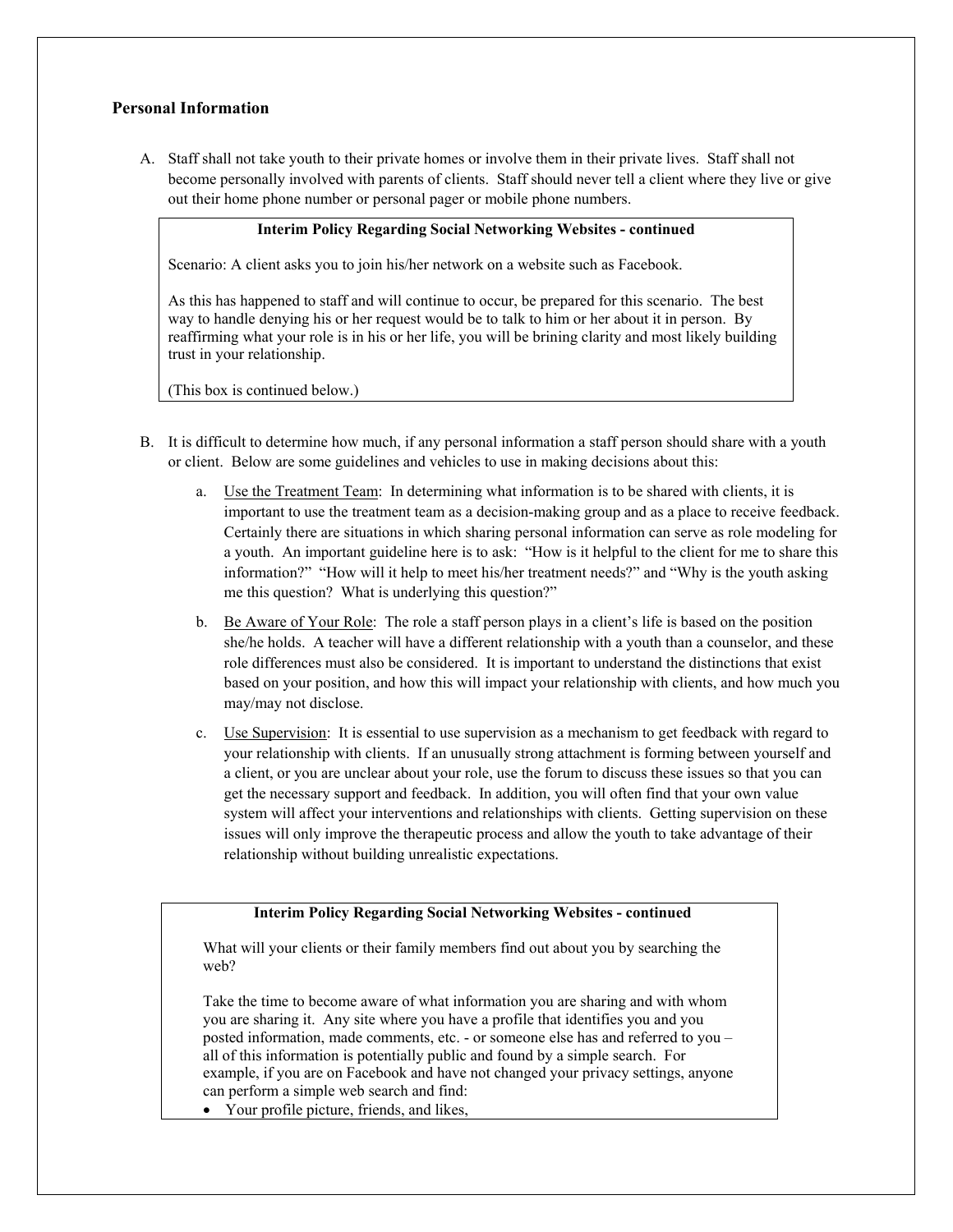- Your status, photos, and posts
- Bio and favorite quotations
- Family and relationships

You can reduce the amount of information they see on Facebook by changing your privacy settings to "Friends Only" or customizing it. After doing this, everyone will still be able to see: your profile picture, friends, and likes. And this is just Facebook.

(This box is continued below.)

### C. Gift Giving and Receiving:

It is GREATER NEW BEGINNINGS YOUTH SERVICES, INC. 's policy that personal gifts from staff to youth not be given, but that gifts purchased with Greater New Beginnings Youth Services, Inc. funds may be given at birthdays, holidays, etc. Clients and client families will sometimes bring gifts as expressions of gratitude for the worker's efforts. These gifts may also be presented as part of an observance of a holiday.

- A. It is recognized that these situations are often challenging and require that the staff use good manners as well as good professional behavior.
- B. The response to such gifts should take into consideration the nature of the gift, the nature of the relationship with the client and the culture of the client.
	- a. In general, gifts which can be received as a gift to the entire team or to the setting in which the child is placed are less likely to cause future difficulties.
	- b. Gifts such as gift cards or certificates are potentially more problematic and should be accepted only if they can be framed as a contribution to the program.
- C. When the staff member has some uneasiness with the gift or feels that it may represent a possible boundary crossing or violation then the client should be thanked for their thoughtfulness and kindness and a polite refusal of the gift should be made.
- D. These suggestions are offered as guidelines. The underlying considerations in these situations should always be a combination of gracious good manners and attention to possible future boundary risks.

# **Contact between Former Staff and Current Clients**

GREATER NEW BEGINNINGS YOUTH SERVICES, INC. encourages staff to develop and maintain relationship with clients and it is of the utmost priority that clients' safety and boundaries are respected. Due to concern for potential abuse of boundaries (by clients or staff) in a relationship outside of GREATER NEW BEGINNINGS YOUTH SERVICES, INC. , there are clear protocols in place to help determine if unsupervised contact between a former staff person and a current client will be allowed to occur.

- A. Former staff may have unsupervised contact with clients, if all of the following criteria are met:
	- 1. Approval from Program Director
	- 2. Approval from Ed Team
	- 3. Approval from CWW/Legal Guardian
	- 4. The contact must be incorporated into the treatment plan.
	- 5. Role of the former staff person will be defined and discussed in the treatment team
- B. Former staff may have supervised contact with clients (i.e.: attend an event within the program, like a birthday party), if all of the following criteria are met:
	- 1. Approval from Program Director